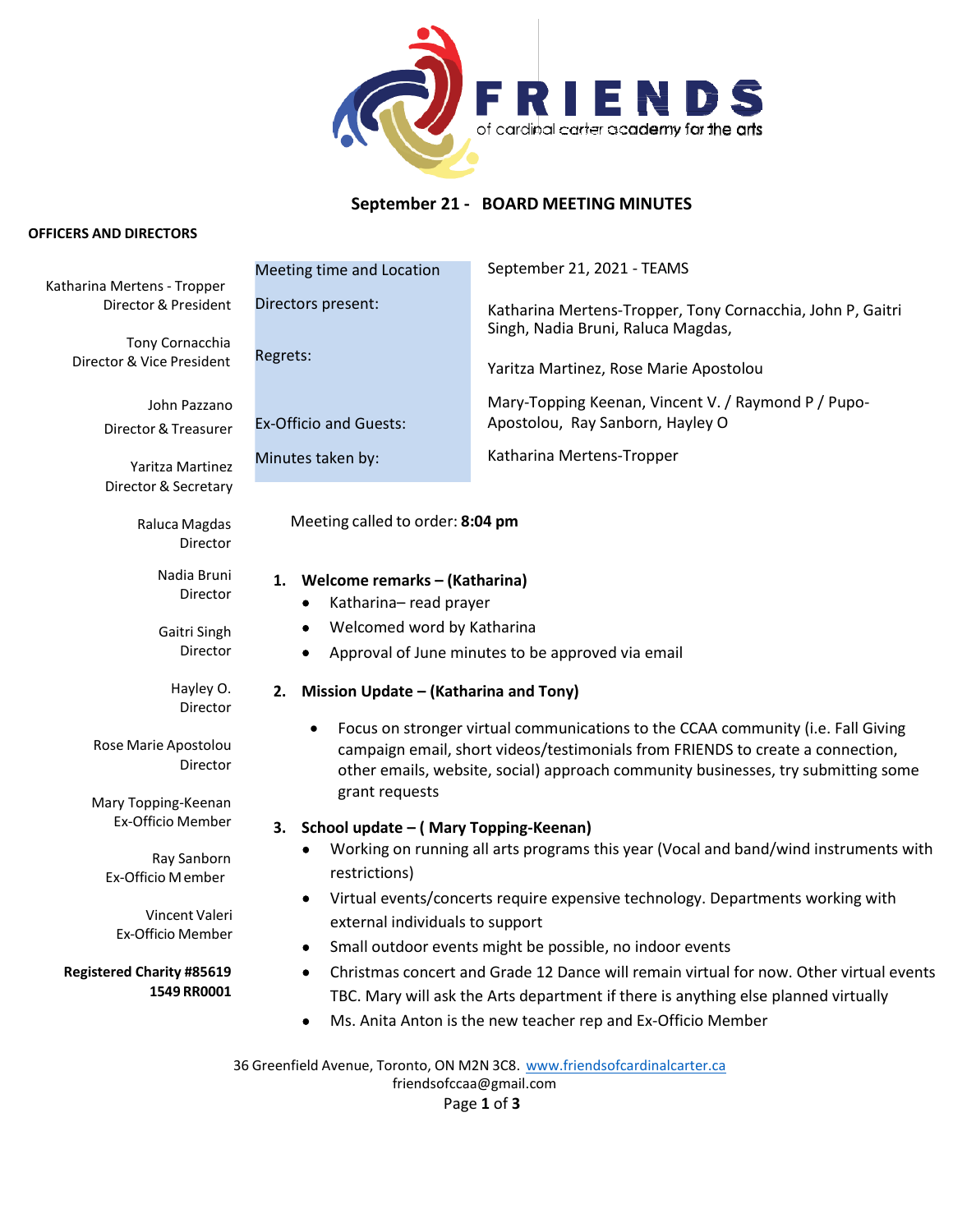

### 3. **Treasurer Update (John)**

- Update on the budget three deposits
- FRIENDS is officially registered with Benevity
- Notice from CRA: 2018 Tax return flagged as incorrect
	- o Motion approved to appoint CPA accountant, Joel Cappe
	- o Motion approved for an annual budget of \$350 to pay the appointed accountant for his services
	- o John needs the name and contact of whoever was the CRA authorized representative for FRIENDS

| Balance Update -                               |             |  |  |
|------------------------------------------------|-------------|--|--|
| June Closing Balance (June 15, 2021)           | \$10,825.34 |  |  |
| September Closing Balance (September 21, 2021) | \$11,317.99 |  |  |

# **4. Plaque Update (Tony)**

- No updates
- Two deposits that Tony will follow up with regarding plaques
- To discuss and vote the courtyard wall/walkway path of bricks during next meeting

# **5. Website Update – Raluca Magdas**

- Meetings updated to reflect September 21st
- Minutes uploaded but waiting for last June minutes
- Updated school year in "News" section
- Map (Plaques): Raluca to send detailed email to John regarding converting files to adobe or a format that can be uploaded into the website
- Raluca to hide the "Music Video" tab, and remove it from homepage

# **6. Social - Katharina Mertens (by Tony)**

- Sharing content and engaging with Carter Student Council and CCAA social channels
- Katharina to reach out to John to add Donate button on Facebook